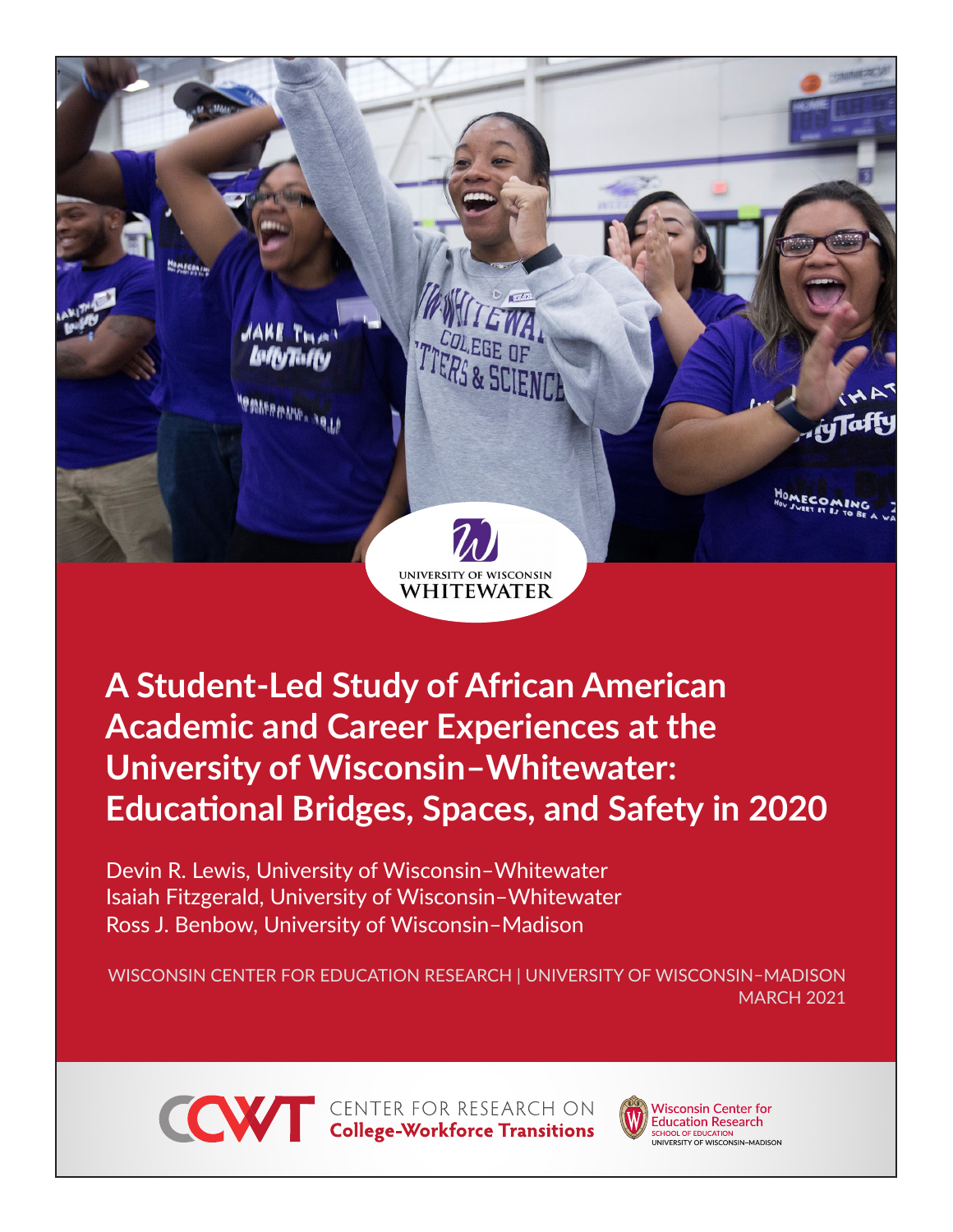# **SUMMARY**

This report represents the findings from a student researcher-led project focused on the high school, college, and career preparation experiences of African American and Black college students at the University of Wisconsin–Whitewater (UWW), a predominantly White institution (PWI) in rural southeastern Wisconsin. With the goal of dismantling systemic barriers to equitable African American student college-to-career transitions, especially at PWIs, a team of three researchers designed and carried out a qualitative study to (1) collect African American student college and career narratives and (2) better understand African American students' experiences at UWW. Key findings from the study include the elucidation of student perspectives on the strong connections between high school experiences, mostly in and around Milwaukee, and students' college and career trajectories; the challenges involved in navigating campus spaces at a rural PWI; and the psychological, social, and educational effects of the COVID-19 pandemic, which is novel to 2020, and police racial profiling, which is not. The study also identifies key strategies for creating additional space for African American self-authorship, including through student organization advocacy and involvement, faculty or staff mentorships, and cross-campus and cross-community conversations.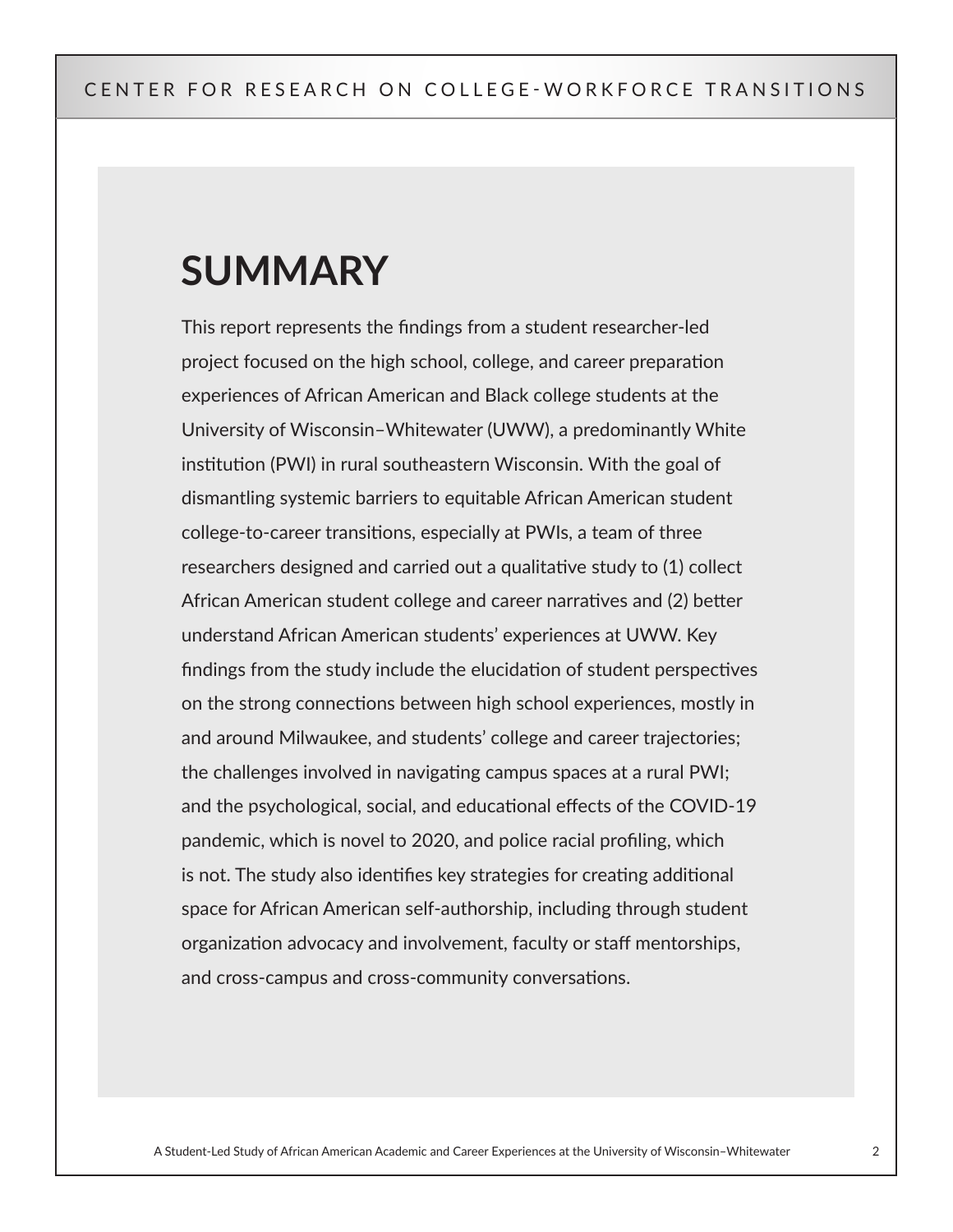## **Introduction**

This report focuses on the results of a qualitative research study focused on the high school, college, and career preparation experiences of African American and Black college students at the University of Wisconsin– Whitewater (UWW), a predominantly White institution in rural southeastern Wisconsin known primarily for its business and teacher education programming. UWW is a comprehensive public university enrolling 10,196 undergraduate students. Of these, 82.1% identify as White, 7.8% identify as Hispanic or Latinx, 5.4% identify as African American and Black, 3.2% identify as Asian or Southeast Asian, and 0.9% identify as American Indian or Alaskan Native. UWW is located within a town of just under 15,000 people that is about an hour's drive from both Madison, the state's capital city, and Milwaukee, the state's largest city.

Using semi-structured interviews of student volunteers, the study's goals were to (1) identify the sociocultural and institutional factors that impact the career trajectories of African American and Black students at UWW, and (2) document effectively the educational and career perspectives and voices of these students as they navigate the sociocultural and institutional terrain, as well as the upheaval associated with COVID-19, campus closures, social distancing from friends, classmates, and faculty/staff mentors, and continued police violence and civil unrest in 2020.

# **Background**

Data suggest that 70% of employment opportunities will demand some kind of college credential by 2027 (Carnevale, 2019), making the attainment of a two- or four-year degree essential for the next generation of workers. More African American and Black students are entering higher educational institutions than ever before, yet only 42% of African American students enrolled in colleges or universities graduate within 6 years, as compared with 66% of White students (U.S. Department of Education, 2019). The experiences of African American students in predominantly White institutions (PWIs), where the overwhelming majority of these students enroll, have been the subject of a wide body of scholarship that seeks to better understand these disparities.

**Only 42% of African American students enrolled in colleges or universities graduate within 6 years, as compared with 66% of White students.**

Research shows that African American students and White students have profoundly different experiences in PWIs. Various precollege factors have been shown to mediate these experiences, including the communities in which students grew up (Woldoff et al., 2011), students' connections to family (Guiffrida, 2005), participation in bridge programming (Strayhorn, 2011), and the racial makeup of high schools they attended (Hall et al., 2011). However, many African American students have not had the experience of being racial minorities in predominantly White environments before attending PWIs (e.g., Alvarez et al., 2009). The stress of these new encounters, coupled with exposure to explicit and implicit forms of stereotyping and hostility, lead to feelings of culture shock, exhaustion, and loneliness (e.g., Greer & Chwalisz, 2007; Mills et al., 2020). In the face of these stressors, the specter of persistent race-based restrictions on labor market opportunity and access can often seem insurmountable to college-credentialed African Americans (e.g., Byars-Winston, 2010).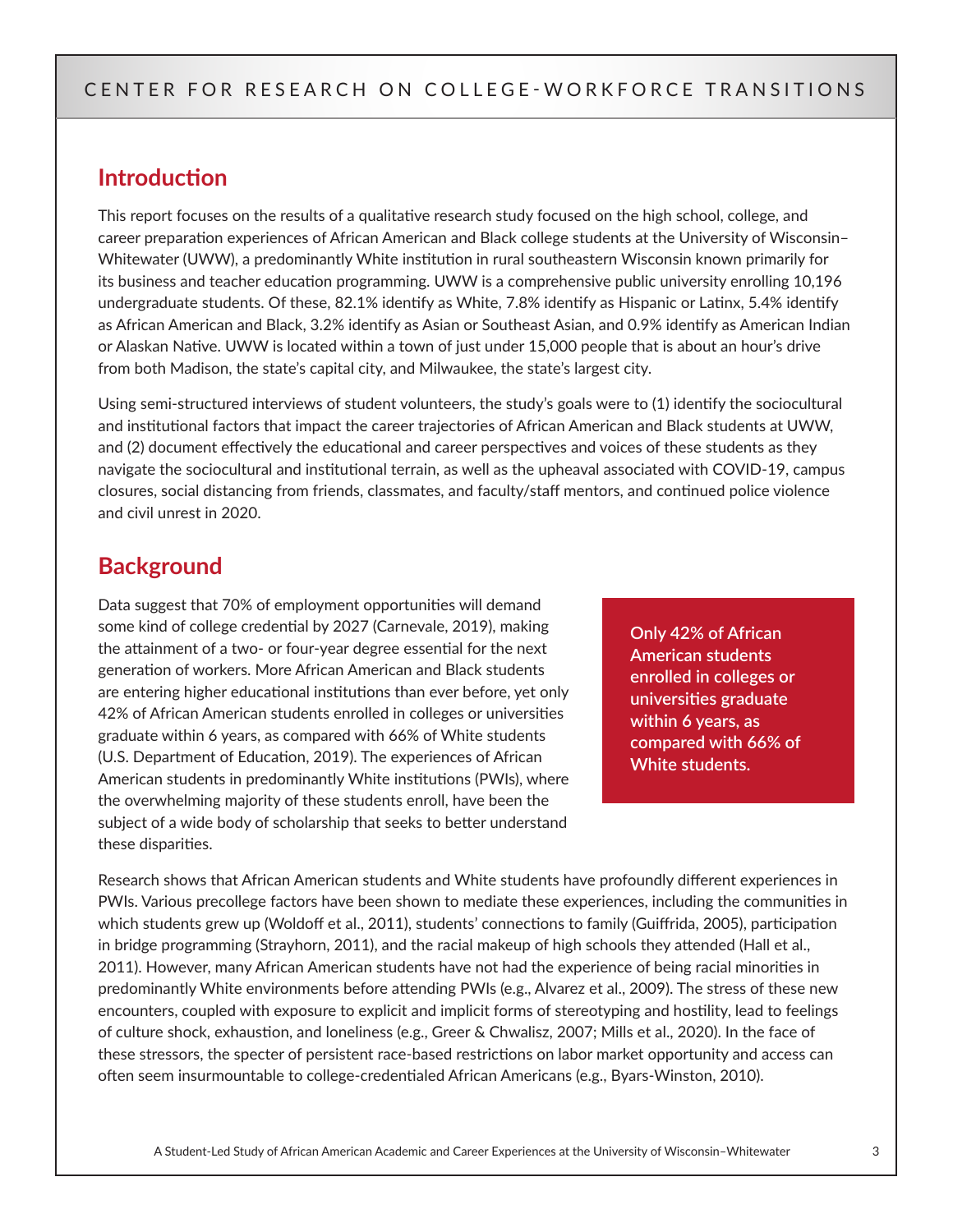Research provides avenues for unpacking, and beginning to dismantle, systemic barriers to equitable African American student college-to-career transitions. On PWI campuses, previous work has pointed to the importance of physical and social spaces where African American students can comfortably express themselves without unfair judgement or scrutiny (e.g., Harwood et al., 2018). African American student clubs or groups are an important source of social support and validation, and encourage feelings of social and academic membership among African American students on PWI campuses (e.g., Museus, 2008; Sedlacek, 1999). Faculty and staff mentors on campus have also been singled out as a significant channel for information and support that can not only help African American students succeed on their own terms (Griffith et al., 2017), but also provide students with employment knowledge and advice that can improve career trajectories after college (Parks-Yancy, 2012). Seeing racially or ethnically similar peers or mentors accomplish certain goals can increase the feeling that one can accomplish similar goals, an important source of "vicarious self-efficacy" (Hackett & Byars, 1996).

With this background in mind, scholars and practitioners foregrounding the cultural and social aspects of career identity formation and decision-making further point to several critical strategies for fostering career development among African American college students (e.g., Byars-Winston, 2010; Parks-Yancy, 2012), including the continued recognition of racial discrimination as well as African American resilience, a commitment to strong family and campus social connections, and the importance of African American self-authorship (Storlie et al., 2018). While research has shown that the latter can be advanced through college and career narratives

**Educators must recognize racial discrimination, resilience, as well as the importance of African American self-authorship all at once.**

that allow students to describe their career development experiences, there is little research that focuses on the meaning African American students at PWIs make in this regard. Instead, studies typically focus on either college persistence or career development, though these issues are inseparable and can be viewed along a common trajectory. Here, we seek to analyze this as a single process as we also engage African American students at a rural PWI in the actual research process, a study design meant to bridge multiple gaps in previous work.

## **Methods**

We undertake a qualitative interview study to better understand African American and Black student perspectives on college and career development at a PWI. This approach often uses participants' in-depth descriptions of their own lived experiences to explore a phenomenon of interest (e.g., Marriam & Tisdell, 2016)¬. Our study is based on student interviews, which the research team believed could most appropriately document student collegiate and career development narratives.

The study focuses on students who are enrolled in, or recently graduated from, the University of Wisconsin– Whitewater (UWW), a rural PWI. Professor Toms, who identifies as an African American woman and who is the current assistant vice chancellor for student diversity, engagement, and success at the institution, emailed information on the broad outlines of this study to current UWW undergraduate students identifying as African American or Black. The email further asked for possible student researchers who would be interested in co-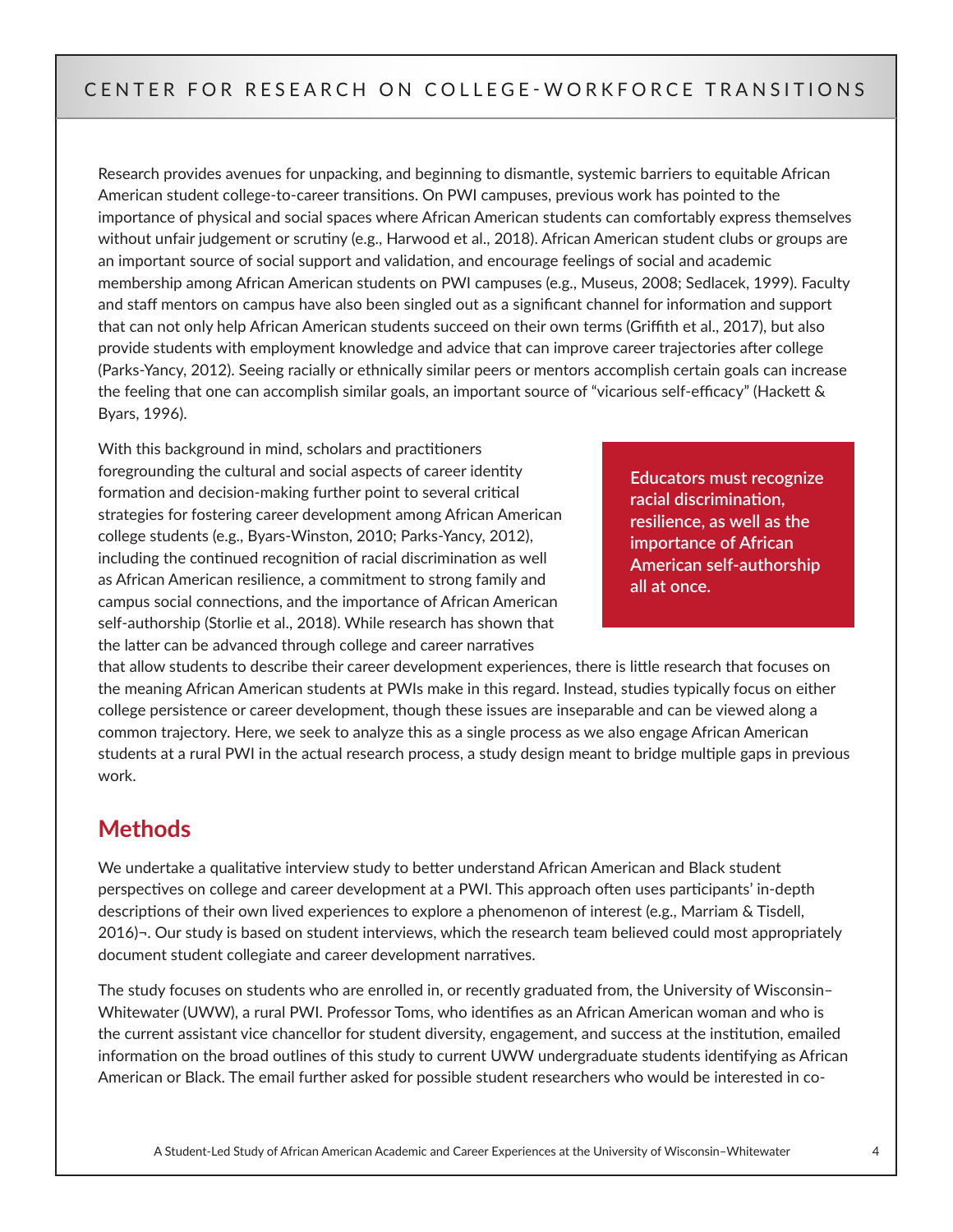leading the project. Two undergraduate students who identify as African American men, Mr. Devin Lewis and Mr. Isaiah Fitzgerald, volunteered and were hired. In March 2020, they began qualitative research training with Dr. Benbow, who identifies as a White man.

As this research training progressed and as the research team engaged in discussions about the goals of the project, Mr. Lewis, Mr. Fitzgerald, and Dr. Benbow designed a semi-structured interview protocol to elicit academic and career narratives from student interviewees. Questions focused on salient aspects of African American and Black student experience from the literature including high school and bridge programming experiences; decisions to attend college; the UWW social and cultural environment and African American culture; and career goals. The protocol also included questions on student perspectives on the recent upheaval to education and social life associated with COVID-19 and the racial justice movement following the Minneapolis police murder of George Floyd.

After testing this protocol, the team sent one recruitment email to all African American and Black students at UWW asking for interview volunteers. Fourteen interviewees ultimately volunteered for the study and were interviewed (Table 1).

| <b>Attribute</b>                 | N              | %    |
|----------------------------------|----------------|------|
| Gender                           |                |      |
| Female                           | 9              | 64.3 |
| Male                             | 5              | 35.7 |
| Undergraduate Major              |                |      |
| <b>Arts and Humanities</b>       | $\overline{2}$ | 14.3 |
| <b>Business</b>                  | 6              | 42.9 |
| Education                        | 2              | 14.3 |
| Social Science                   | 4              | 28.6 |
| <b>Enrollment Status</b>         |                |      |
| Second Year or Sophomore         | $\overline{2}$ | 14.3 |
| Third Year or Junior             | 1              | 7.1  |
| Fourth Year or Senior            | 7              | 50.0 |
| Fifth Year or Higher             | 1              | 7.1  |
| Graduated                        | 3              | 21.4 |
| <b>First Generation Students</b> | 5              | 35.7 |
| Mean Age                         | 22.9           |      |

#### **Table 1. Interviewee Attributes (n=14)**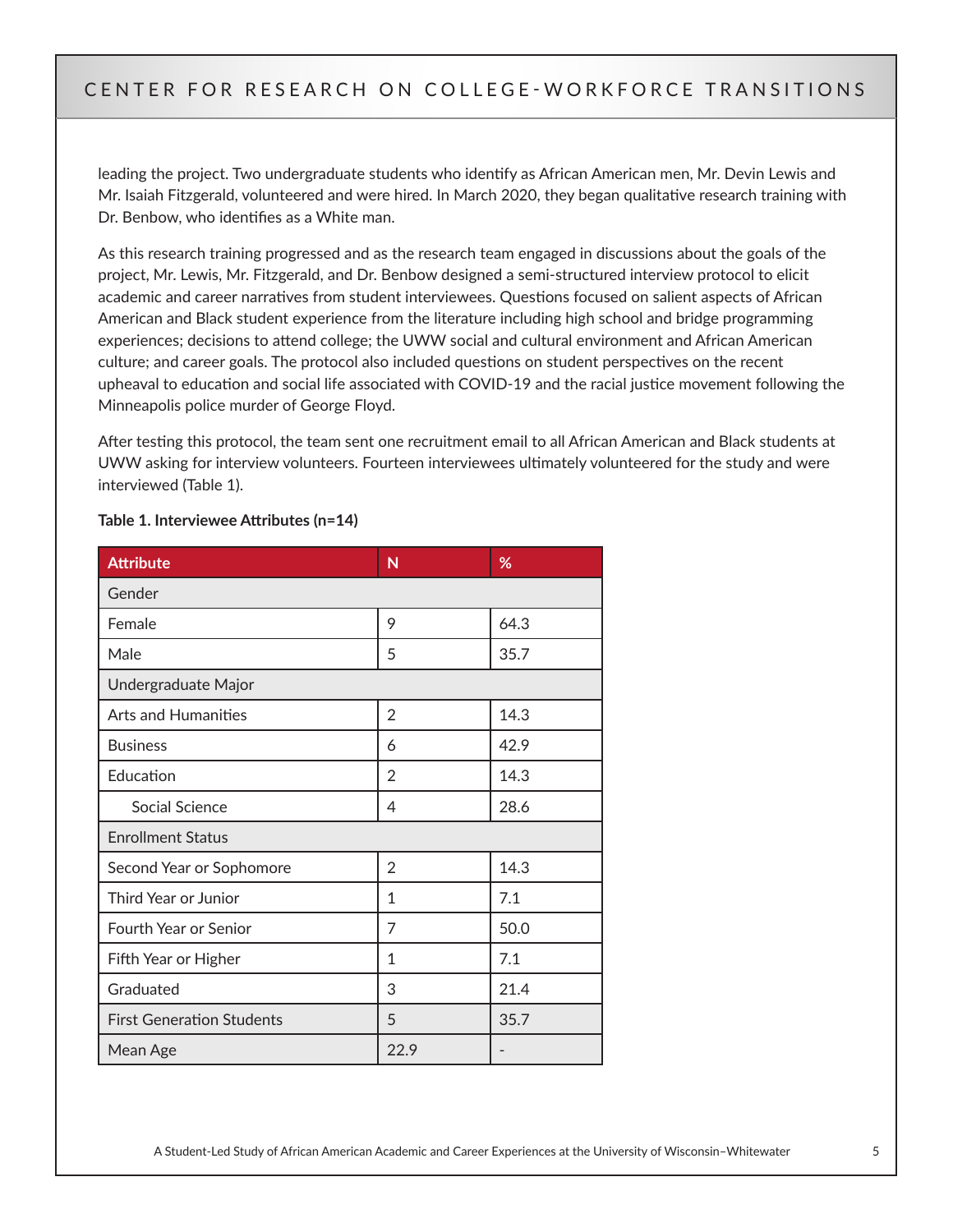Interviews, which typically lasted about an hour, were audio recorded and transcribed. Next, transcriptions were entered into *NVivo 11*, a widely used software program for analyzing qualitative data. In *NVivo*, interviews were read and "segmented," or separated into discrete parts, by interview question, which allows researchers to compare statements by interviewee on the particular topics about which interviewees were asked. After reading through the data and taking notes on several important themes that aligned with our study goals typically ideas that resonated with the experience of student researchers as well as ideas that were muchrepeated among interviewees—the team conducted a much more detailed, line-by-line inductive analysis (Saldaña, 2015) of specific interview segments speaking to these ideas. These segments included interviewee descriptions of their preparation for college, the trajectories that brought them to UWW, and their experiences on campus and in the Whitewater community, through their entire tenure at UWW as well as through 2020 specifically. As this process unfolded, the team wrote notes on prominent ideas, views, and perspectives within each area of importance, noting specific points within each area that were shared or contested among interviewees, as well as interviewee quotations that represented these points well. Eventually, this process allowed the analysts to delineate and define four prominent themes from the interviews: high school bridges, Whitewater paths and space, African American community, and health and physical safety. Descriptions of these four themes are presented below.

# **Findings**

Table 2 displays the four major themes discussed in the research findings for this study. These themes are presented in detail below.

| <b>Theme</b>                   | <b>Definition</b>                                                                                                                                                                                                                                                                                           |
|--------------------------------|-------------------------------------------------------------------------------------------------------------------------------------------------------------------------------------------------------------------------------------------------------------------------------------------------------------|
| High school<br>bridges         | Salient links between high school and hometown experiences—including preparation<br>and/or resources from urban/suburban or African American /White majority high<br>schools, bridge programs, or neighborhoods—and college and career trajectories                                                         |
| Whitewater paths<br>and spaces | Financial, geographic, and family/community paths to UW-Whitewater, a campus<br>students describe as both familiar and alienating because of the lack of African<br>American students and visible culture, stereotypes of African Americans, and implicit<br>and explicit discrimination                    |
| African American<br>community  | Whitewater-specific social and cultural interactions and spaces in which African<br>American students can be comfortable and successful, including particular mentorship<br>relationships, living and study communities, and student organizations                                                          |
| Health and<br>physical safety  | Significant threats to African American student learning, health, and safety from police<br>and pandemic-including continual attention and discrimination, campus closure,<br>social disconnection, and financial and work pressure-with an opportunity for<br>conversations surrounding equity and justice |

#### **Table 2. Major Themes**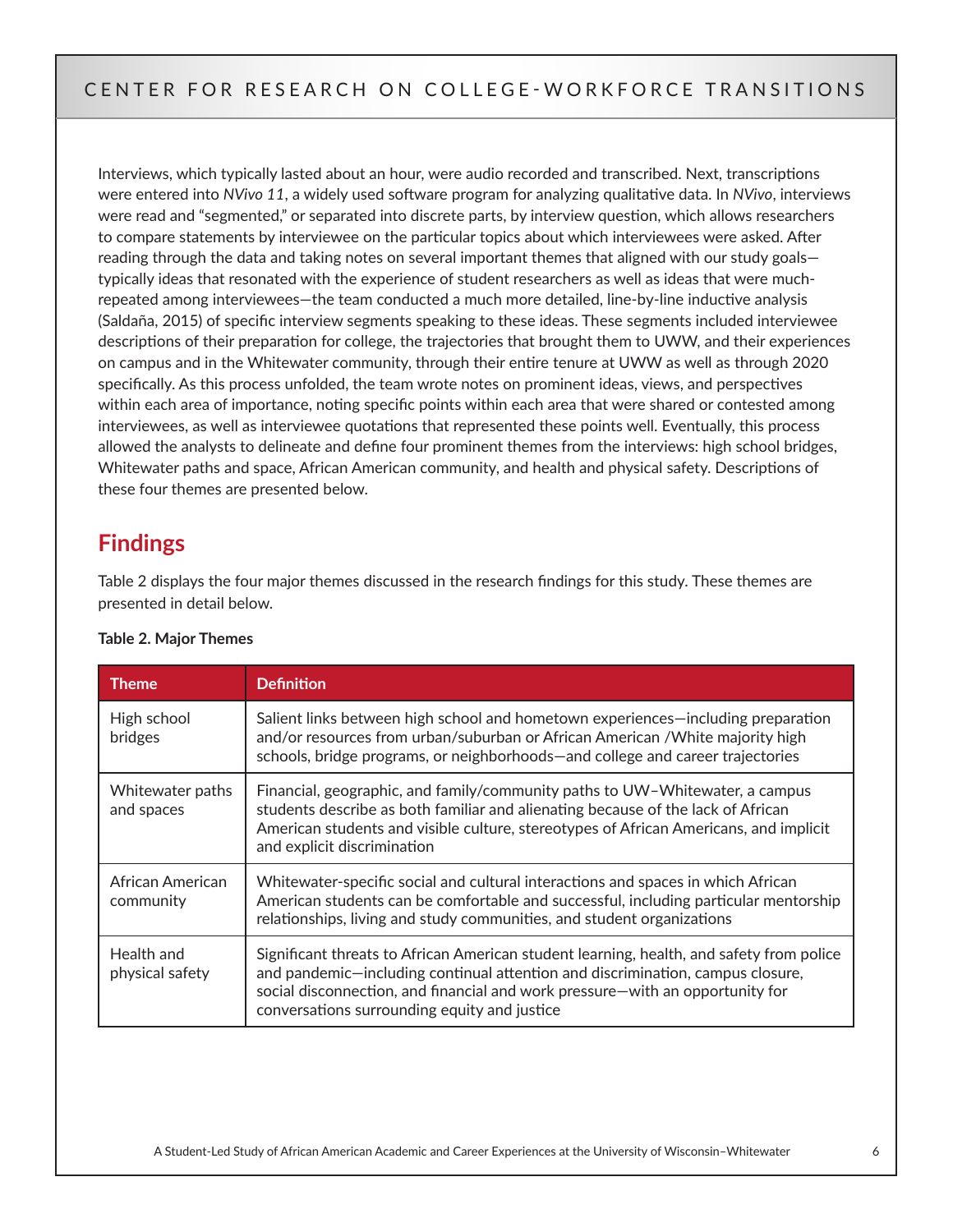#### **High School Bridges**

The first prominent theme that emerged from interviews involved the strong connections students perceived between "hometown" or high school experiences, on one hand, and college and career trajectories, on the other. Ten of the 14 interviewees were from Milwaukee, the state's largest and most segregated city, a onehour drive from Whitewater. Of these students, about half attended high schools in the Milwaukee Public School (MPS) district that some students said lacked various resources, including updated textbooks and career counseling services. The other half reported attending Milwaukee private schools or public schools in the Milwaukee suburbs, where they typically said they were in classes with predominantly White students and had access to college- and career-preparatory resources. While students across the sample told us that their high schools prepared them well academically for UWW, a few private and suburban school graduates told us that their high school experiences prepared them culturally as well. "I think that [preparedness for college] comes from me in high school," one student from a suburban high school said. "I was really surrounded by White people so when I got to college, I was in the same boat and I was more comfortable." Another student who attended a private, majority White high school in Milwaukee said his school prepared him well enough educationally, whereas socially, it taught him "how to deal with and operate in the [White] majority."

Students said that high school-to-college bridge programs, in which nine students in our sample participated, also played a significant role in preparing them for college. Many were in more than one bridge program, including opportunities such as TEAM GEAR UP, College Possible, or the Boys and Girls Club's Graduation Plus or Stein Scholars programs, which students said were more heavily advertised to those attending majority minority schools. Students reported that these programs took them on campus tours, assisted with college and financial aid applications and ACT/SAT test preparation, gave them tutorials on what they should expect on campus and in classes, and generally helped students better understand what they would encounter in college.

**Bridge programs were important in preparing students for what college would be like as well as helping them believe that attending college was possible.**

One interviewee participated in a bridge program geared towards college career preparation that engaged in resume building, mock interviews, and other career-oriented training. All students who took part in bridge programs said they were helpful, not only in preparing students for what college would be like, but in helping them believe that attending college was possible. As one student said, "having that backbone and support gave me a little bit more motivation and determination to succeed and persevere through any of the little challenges facing [me]…nothing [in college] was a surprise." Like a few others, she further explained that the program eased some of her adjustment concerns that came with being the first person from her family to go to college. "If you're a first gen and you have nowhere to go, got no plan, no one to guide you, that has an impact."

#### **Whitewater Paths and Spaces**

Several of the students we talked to told us their preference in high school was to attend a historically Black college or university (HBCU). Many had toured HBCU campuses through their bridge programs and appreciated that the universities had large majorities of African American students. The financial burden of attending out-of-state colleges, or sometimes responsibilities for family members at home, compelled them to enroll in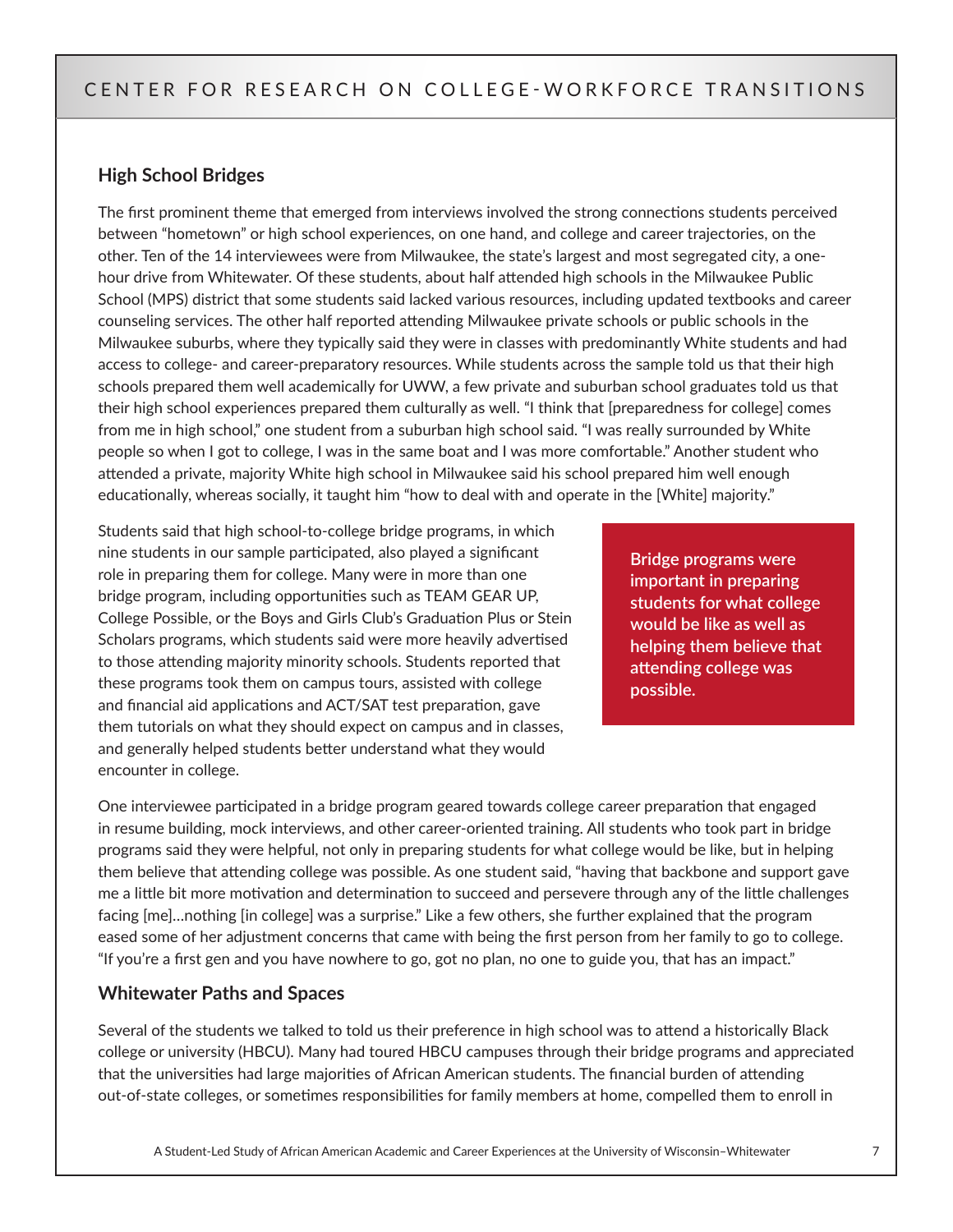Wisconsin. "The financial reality hit me," one of these students reported. "I didn't want to put my family in a situation where they were under financial pressure." Most of the students in our study came to UWW because of its close "but not too close" proximity to Milwaukee, as an interviewee told us, as well as the low tuition and the wider reputation of UWW among members of the African American community in Milwaukee. Building on the latter point, a number of students said they knew others who were attending or had attended UWW, whether family members or friends. Three students also told us that UWW, UW–Oshkosh, and UW–Parkside, in the northeastern and eastern parts of the state respectively, were often considered to be the only three state universities with a significant African American student presence.

Despite this relative familiarity, however, many students described UWW as a difficult space to navigate because of the small number of African American students on campus, and also because of the predominance of White students, who made up over 80% of the student body. Interviewees reported, for example, that the scarcity of African American students at UWW was often exemplified by the inordinate amount of attention and stares one felt in public on campus—while walking to lunch, in dorm hallways, or sitting in class. It was as if people were "touching their eyes on you," said one student interviewee. Several students spoke of the experience of being the lone African American student in a class full of White people, as well as the disconnection they felt with others on campus who seemed to have much different interests and viewpoints. "There's a lot of stuff that African Americans don't care about that the White people on the

**"There's a lot of stuff that African Americans don't care about that the White people on the campus do," one interviewee reported. "I don't really blame Black students for not going to a pumpkincarving fest."**

campus do," one student reported. "I don't really blame Black students for not going to a pumpkin-carving fest."

Aside from difficulties connected to underrepresentation, almost all African American interviewees described encountering more explicit forms of discrimination and stereotyping, including microaggressions ("'This is a good paper for you, did you really write it?'" one student said an instructor told him); preconceived notions about Milwaukee and attendant stereotype threat ("As an African American student with my North Milwaukee zip code, I didn't want to come off as the po' Black child from the ghetto with a sob story of why I can't pull my weight" another student said); and attention from police, described further below. The overall influence of these combined social and environmental factors, students told us, was exhaustion. "It was tiresome," a graduate said. "You don't get to switch up one day and decide to be White."

#### **African American Community**

Students also mentioned positive experiences on campus that could help alleviate this stress. Most often these were described as opportunities to spend time with other African American students or mentors in safer, more representative spaces on campus; we call this theme "African American community." Many of interviewees, for instance, described the feeling of camaraderie evoked by seeing another African American student on campus. "You just feel like this little thump in your heart, like, 'Oh my god, there's another one of me!" one student explained. Other students described first-year experiences and cohorts, diverse living communities, institutional support services such as the African American Network, and a number of African American student organizations, including the This One's for Us (TIFU) Cultural Ensemble; Ignite-Impact, an African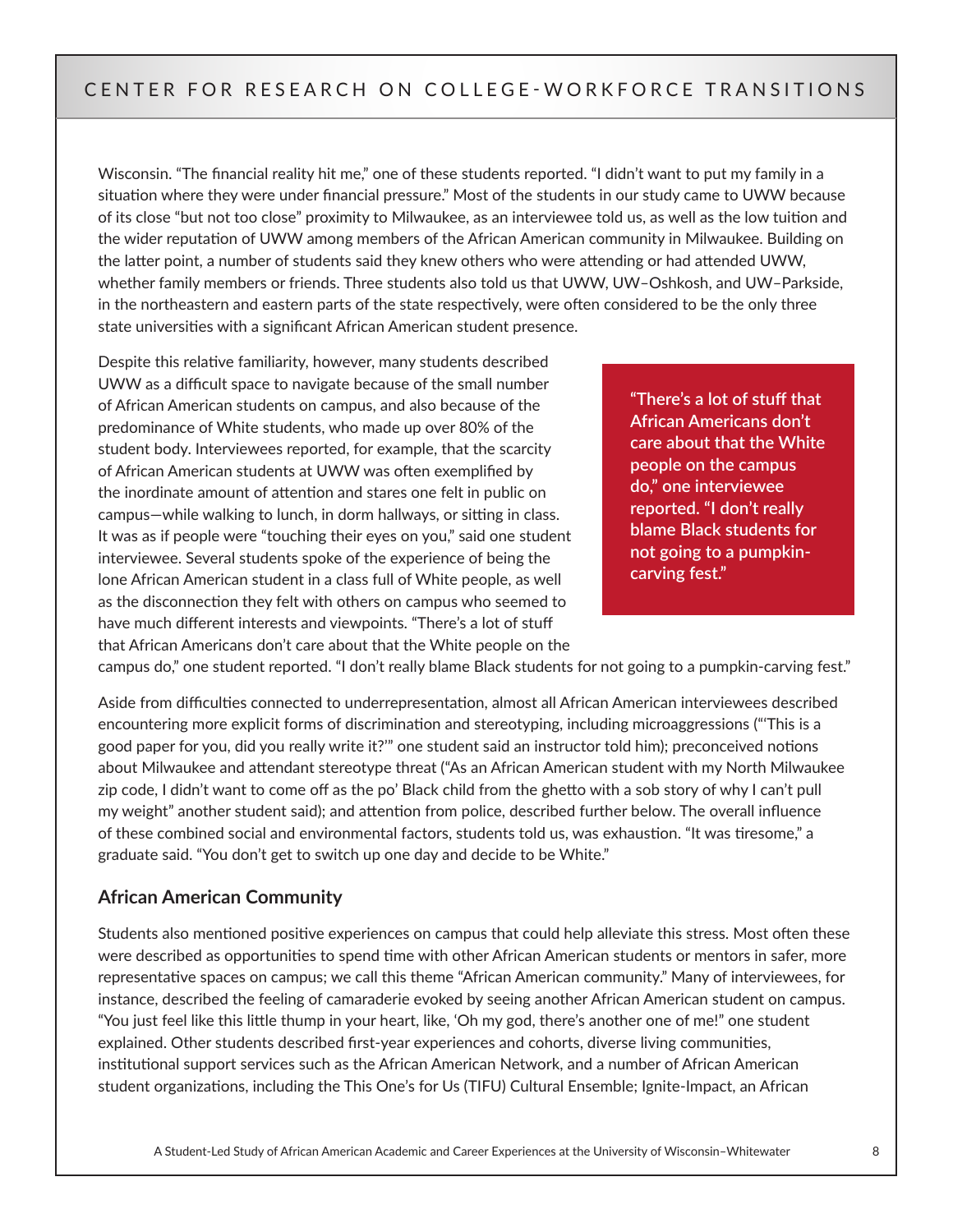American religious organization; student networks called Brother to Brother and Sister to Sister Mentors; the Black and Mixed Race Student Unions; the National Association of Black Accountants; and various sororities and fraternities in which students were able to acclimate more easily to campus and UWW's African American student community. These outlets, interviewees reported, helped them grow friendship groups, meet others who had similar interests and experiences, and feel more at ease at UWW. "My [dorm] floor was mostly like Black, Hispanic, Asian," a student reported. "So that was a very comfortable feel compared to the campus, which feels like almost like there's been redlining." Almost every student we spoke to talked of an area on central campus where African American students hung out most often, called the University Center or "The UC," where the campus Diversity Center and affinity group offices were located. "That's our spot, you'll always catch us hanging out there…that's the place on campus where it's more diverse," one student said.

Faculty and staff mentors on campus were also important to African American students, as these figures provided critical encouragement, support, advice, and helped connect students more closely to university services and academics so they felt more a part of the university. Often, students told us the best campus mentors were those who not only understand dynamics that made campus life difficult for African Americans, but also were compassionate people who treated them "like normal"—i.e., not as tropes or caricatures, but as individuals. One student described a teacher with whom she felt she could just be herself, a somewhat new experience for her on campus. "I appreciate that he allowed me to express my thoughts," she told us. "It was a very liberating experience to not have to limit myself." Another student told us his mentor truly understood what

**Mentors who showed a true understanding of African Americans' dayto-day difficulties—not only on campus but in wider society—could instill a sense of safety and belonging.**

he was going through in a cultural sense. This mentor, he said, "really understood African American students… he really helped us know that there is a place on campus for us." Mentors like these, students seemed to suggest, could both open up opportunities and strengthen African American community on campus. "I would say staff who listen and actively try to create more spaces," another student explained, when asked what kind of mentor encouragement was most helpful. "Some never really interacted with Black people, don't know Black people, and aren't aware of certain experiences so that it's really hard for them to give support." In some cases, students also said that mentors who showed a true understanding of African Americans' day-today difficulties—not only on campus but in wider society—could instill a sense of safety and belonging. "My professor understands the challenges that African Americans have to go through," one interviewee said. "He talks about the history of African Americans in ways that White people wouldn't really understand, trying to help them understand it." Indeed, while the wider campus community could feel somewhat cold to African American students, the acceptance and understanding offered by such mentors could be motivating.

#### **Health and Physical Safety**

This study was conducted during a time of significant turmoil for students of color, who already face myriad barriers within PWIs. Findings indicate several distinct social and educational effects on UWW African American students, not only from the COVID-19 pandemic, but also continual discrimination from the police and others in the wider Whitewater community.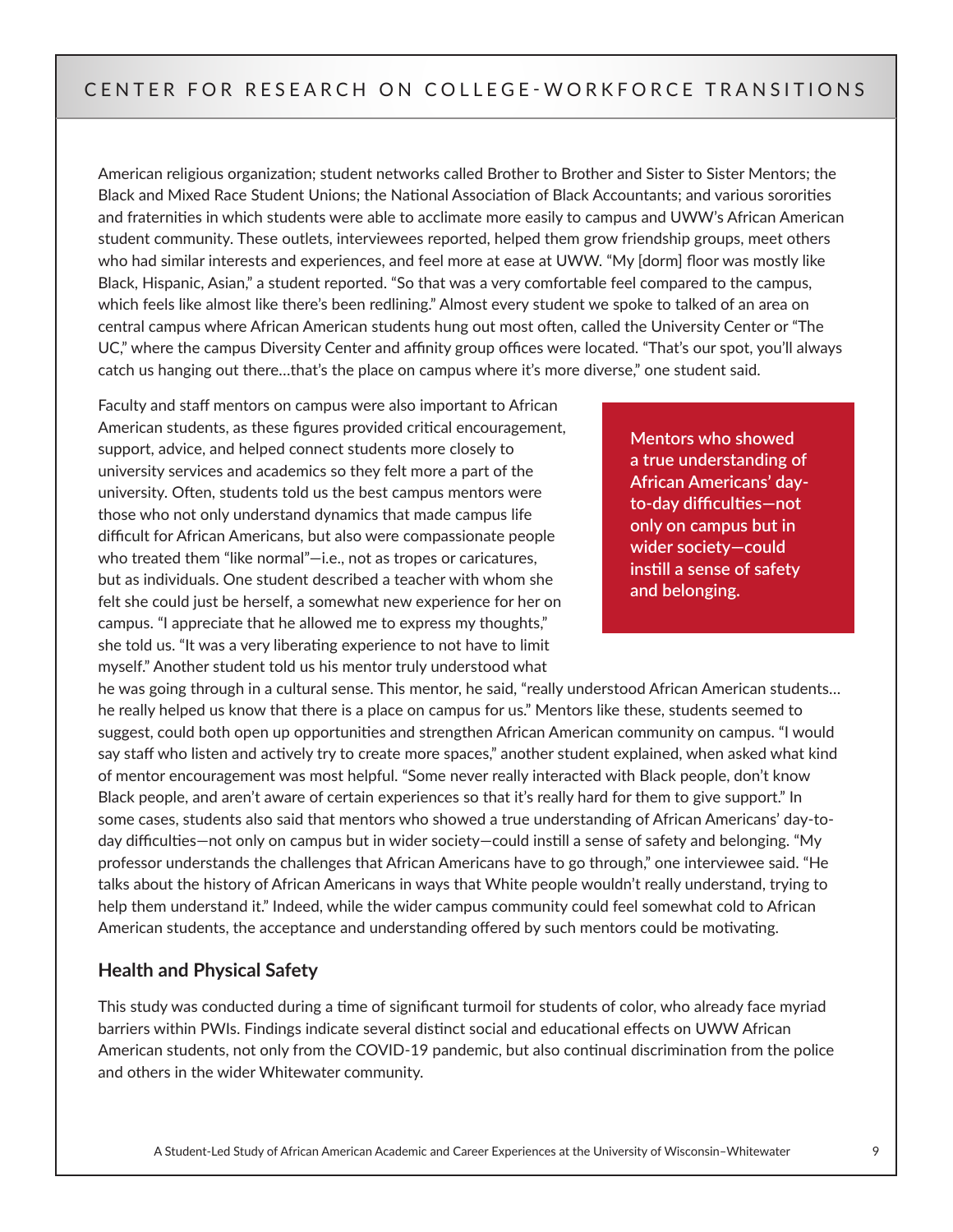On the afternoon of March 12, 2020, UWW students received a sudden announcement that due to the pandemic, classes would move online, spring break would be held a week early, and students on campus who could stay elsewhere should leave as soon as possible. Most of the interviewees to whom we spoke went through the jarring experience of moving back home to stay with their families, where they began mostly asynchronous online classwork. The experience, many said, was "overwhelming." While almost all of our interviewees reported having access to internet and computer technology during their subsequent online classes, several said they had trouble finding the space they needed to concentrate on their schoolwork as parents, siblings, and other housemates were mostly home as well. "I don't really have a space here," one student told us. One of her parents was working from home while her younger brother attended school virtually from home. "It was kind of difficult to find a location that worked."

Students in our interviews expressed mixed reactions to their online classes. While they understood the predicament UWW and their instructors were in, most interviewees said they were not learning very much online. One student told us, for example, that she was doing well—at least in the short-term. "I'm doing great in my classes," she joked. "I'm just not learning anything." Others, however, were neither learning nor doing well. Another student said he had failed a math-based course because he did not have the kind of personal, instructor/student support he needed to learn in such courses. "I couldn't get my mind to cope quick enough with just switching immediately everything online," he said. "Taking away that one-on-one kind of assistance that I heavily depended on, just like sending videos, I was just completely lost." Another student told us the switch from close, interpersonal contact with classmates to electronic messages made things much more difficult. "Like classmates who've got the same math class as you, it's like, 'Dang, I can't just like tap them and ask them a question'…there was an app for it but there was just so many emails. It was just overwhelming." Further, many of the students either continued jobs or took on essential working positions in addition to school. The health dangers from COVID-19 were real, students told us, especially in the African American community, but so was the need to pay bills. "If you don't work…you don't have money to pay bills," a business student said. "You can pay bills or hide, you know?"

Our research team conducted interviews with students at the height of the summer's racial justice movement, in the wake of the May 25 killing of George Floyd by police officers in Minneapolis. The sudden concern over police violence that exploded in the national media and among the wider public, however, was not new for the students to whom we spoke. Most of the students either experienced negative interactions with the local Whitewater police, or had acquaintances who did. Indeed, many of the anecdotes that students shared involved Whitewater police following African American students, usually when students ventured off campus, as well as pulling over African American students for minor (or nonexistent) traffic infractions. As one student said, "once we get to the area where we want to be, it's fine, but on our way getting there, that's where the police speeder comes and stops you for literally anything."

For students, these interactions were understandably fraught with tension and fear. One man, for instance, said whenever he was around police officers he was very cognizant of his body language and demeanor. "I do try to make sure that I stay at ease," he said. "I don't cause any problems or make them feel afraid." For some students, the attention from local police was part and parcel of the negative attention they felt they received from local townspeople whenever they left campus. "I don't feel it's safe in the community," a student told us. "If I'm waiting by myself on my friend to come back from getting gas or something, I'm terrified somebody is just going to come and stop me."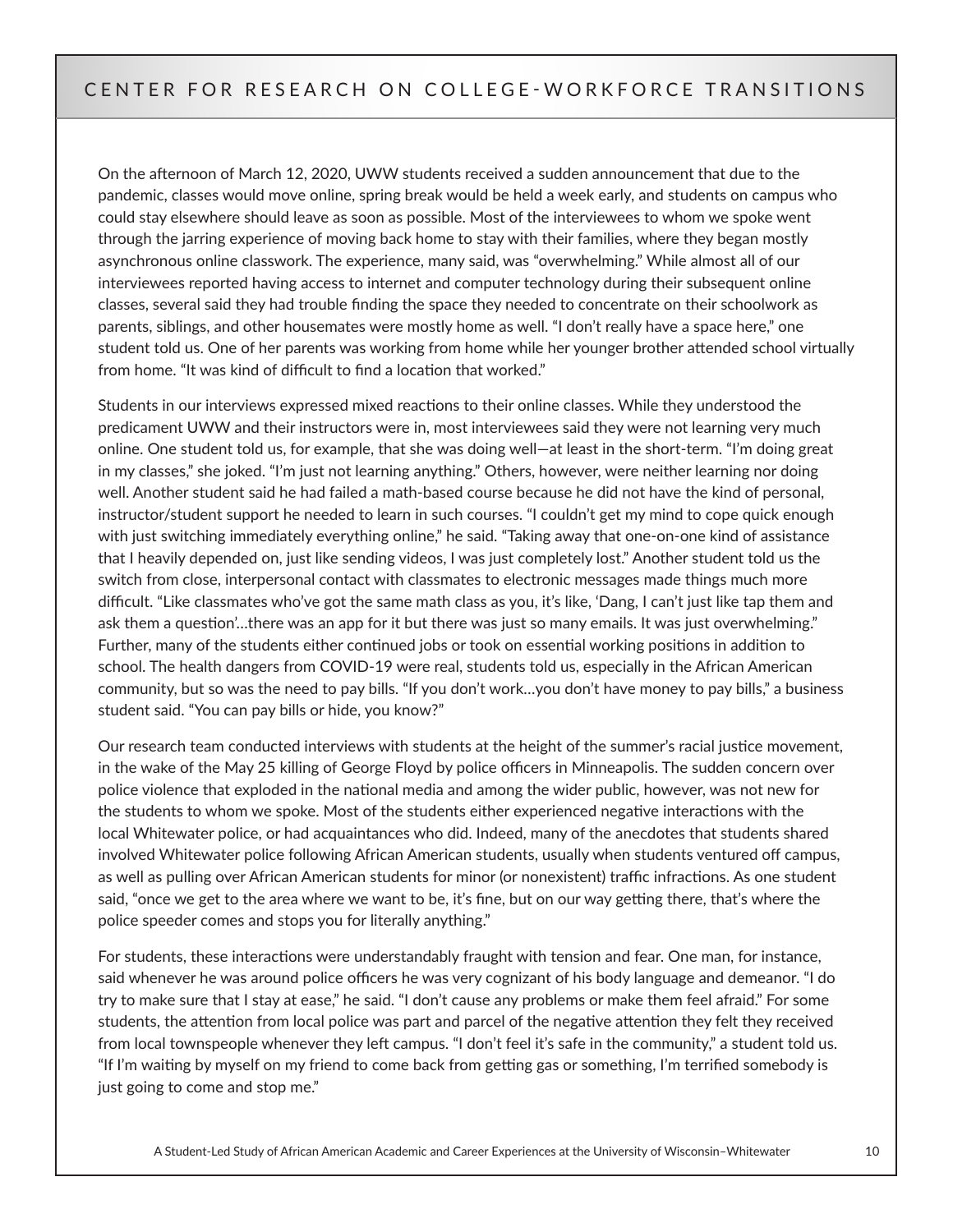This sense of fear off campus extended to protests. One of students who told us she participated in Black Lives Matter (BLM) protests in the town of Whitewater also saw signs of local backlash to the movement, including cries of "all lives matter" and defacement of BLM signs. "I've been to protests this year, and I cannot even explain to you the amount of fear I have for being a peaceful protestor," she said. Those who talked about the wider protest movement, however, held out some hope that things could change for the better. Far from communicating aggrievement, as many counter protestors had been doing in recent weeks, students who spoke to this issue used language rooted in broader consideration, empathy, and equity. "I hope people do start to understand like what it's like being African

**"I hope people start to understand what it's like being African American… the fear factor when you get pulled over by the police that you may never see your family again," one student said.**

American…the fear factor when you do get pulled over by the police that you may never see your family again," one student said. "We don't want people to sympathize, we just want people to understand what we go through."

## **Conclusion and Action Components**

This study confirms several factors shown by prior research to influence African American student educational and career trajectories through PWIs. These include family and neighborhood roots, high school bridge programs, student organizations and mentors in college, and the significance of creating space on PWI campuses (e.g., Hackett & Byars, 1996; Griffith et al., 2017; Parks-Yancy, 2012; Sedlacek, 1999). The study also touches on the unique dynamics—most directly the academic and career experiences of African American students through pandemic, campus closure, online education, and the contemporary racial justice movement that are specific to the rural university campus and wider community setting of Whitewater, Wisconsin in 2020. The wider context in which this study takes place makes it even more valuable for understanding, and centering, African American student experiences on PWI campuses.

Though more work needs to be done, the research team believes these results point to a series of actions that can be taken to create space for the kind of self-authorship that has been found to be so important to the engagement and success of marginalized students on college campuses. First, the team will work to disseminate the findings from this report to general student and leadership audiences at UWW as well as leaders in the Office of Student Diversity, Engagement, and Success, the Black Student Union, and other African American student organizations at UWW, with a focus on more strongly connecting diverse audiences around important equity issues on campus. Second, the team recommends that UWW educators and other interested stakeholders further explore avenues for increasing the career-oriented social capital of African American and Black students at UWW, including developing models for measuring and

#### **We recommend initiatives to increase the career-oriented social capital of UWW African American students, including fostering the kinds of interactions shown to improve student academic and career outcomes.**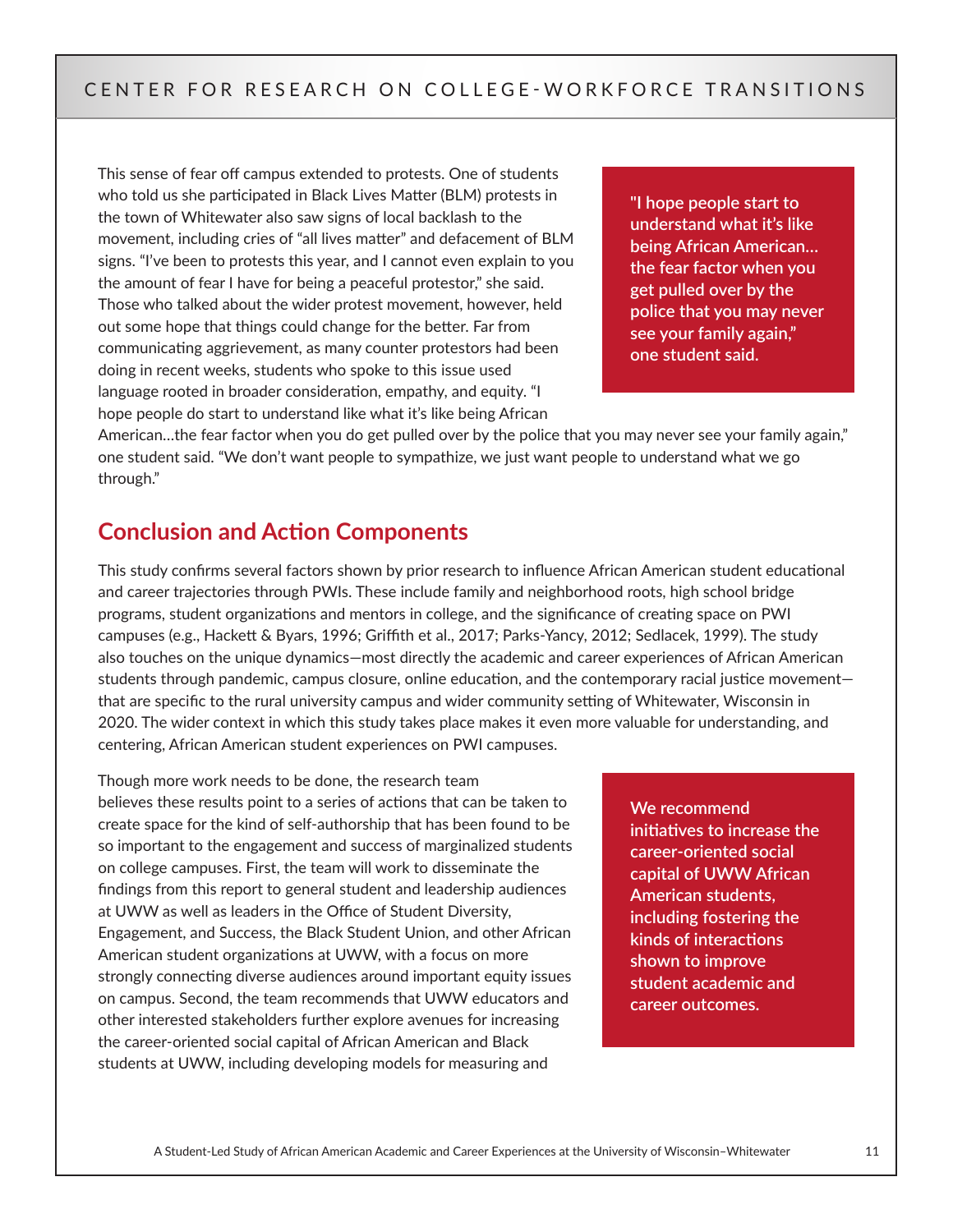building student connections on and off campus, and discussing possible ways to foster the kinds of interactions that our interviewees and the literature show improve student academic and career outcomes and belonging.

Finally, using these research findings as a guide, the team encourages efforts to bring students, campus organizations, and other members of the Whitewater African American community together with representatives of the local police department to have conversations around discrimination, safety, and equity. A 2019 UWW Black Student Union event, which brought police officers to campus to talk with African American students, is a strong model for this kind of dialogue, as are a number of other programs around the country (e.g., Basha, 2016). Ultimately, we believe that this work can build a more solid foundation for future dialogue and understanding.

# **Works Cited**

- Alvarez, A., Blume, A., Cervantes, J., & Thomas, L. (2009). Tapping the wisdom tradition: Essential elements to mentoring students of color. *Professional Psychology: Research and Practice, 40*(2), 181–188.
- Basha, R. (March, 2016). *Students and law enforcement talk race relations at policing forum*. The Michigan Daily. [https://www.michigandaily.com/section/news/students-and-law-enforcement-come-together-policing](https://www.michigandaily.com/section/news/students-and-law-enforcement-come-together-policing-forum)[forum](https://www.michigandaily.com/section/news/students-and-law-enforcement-come-together-policing-forum)
- Byars-Winston, A. (2010). The vocational significance of Black identity: Cultural formulation approach to career assessment and career counseling. *Journal of Career Development, 37*(1), 441–464.
- Carnevale, A. P. (February, 2020). *Ignore the hype. College is worth it.* Inside Higher Ed. [https://www.](https://www.insidehighered.com/views/2020/02/13/why-one-should-ignore-reports-and-commentary-question-value-college-degree-opinion) [insidehighered.com/views/2020/02/13/why-one-should-ignore-reports-and-commentary-question-value](https://www.insidehighered.com/views/2020/02/13/why-one-should-ignore-reports-and-commentary-question-value-college-degree-opinion)[college-degree-opinion](https://www.insidehighered.com/views/2020/02/13/why-one-should-ignore-reports-and-commentary-question-value-college-degree-opinion)
- Greer, T. M., & Chwalisz, K. (2007). Minority-related stressors and coping processes among African American college students. *Journal of College Student Development, 48*(4), 388–404.
- Griffith, A. N., Hurd, N. M., & Hussain, S. B. (2019). "I didn't come to school for this": A qualitative examination of experiences with race-related stressors and coping responses among Black students attending a predominantly White institution. *Journal of Adolescent Research, 34*(2), 115–139.
- Guiffrida, D. (2005). To break away or strengthen ties to home: A complex issue for African American college students attending a predominantly White institution. *Equity & Excellence in Education, 38*(1), 49–60.
- Hall, W. D., Cabrera, A. F., & Milem, J. F. (2011). A tale of two groups: Differences between minority students and non-minority students in their predispositions to and engagement with diverse peers at a predominantly White institution. *Research in Higher Education, 52*(4), 420–439.
- Harwood, S. A., Mendenhall, R., Lee, S. S., Riopelle, C., & Huntt, M. B. (2018). Everyday racism in integrated spaces: Mapping the experiences of students of color at a diversifying predominantly White institution. *Annals of the American Association of Geographers, 108*(5), 1245–1259.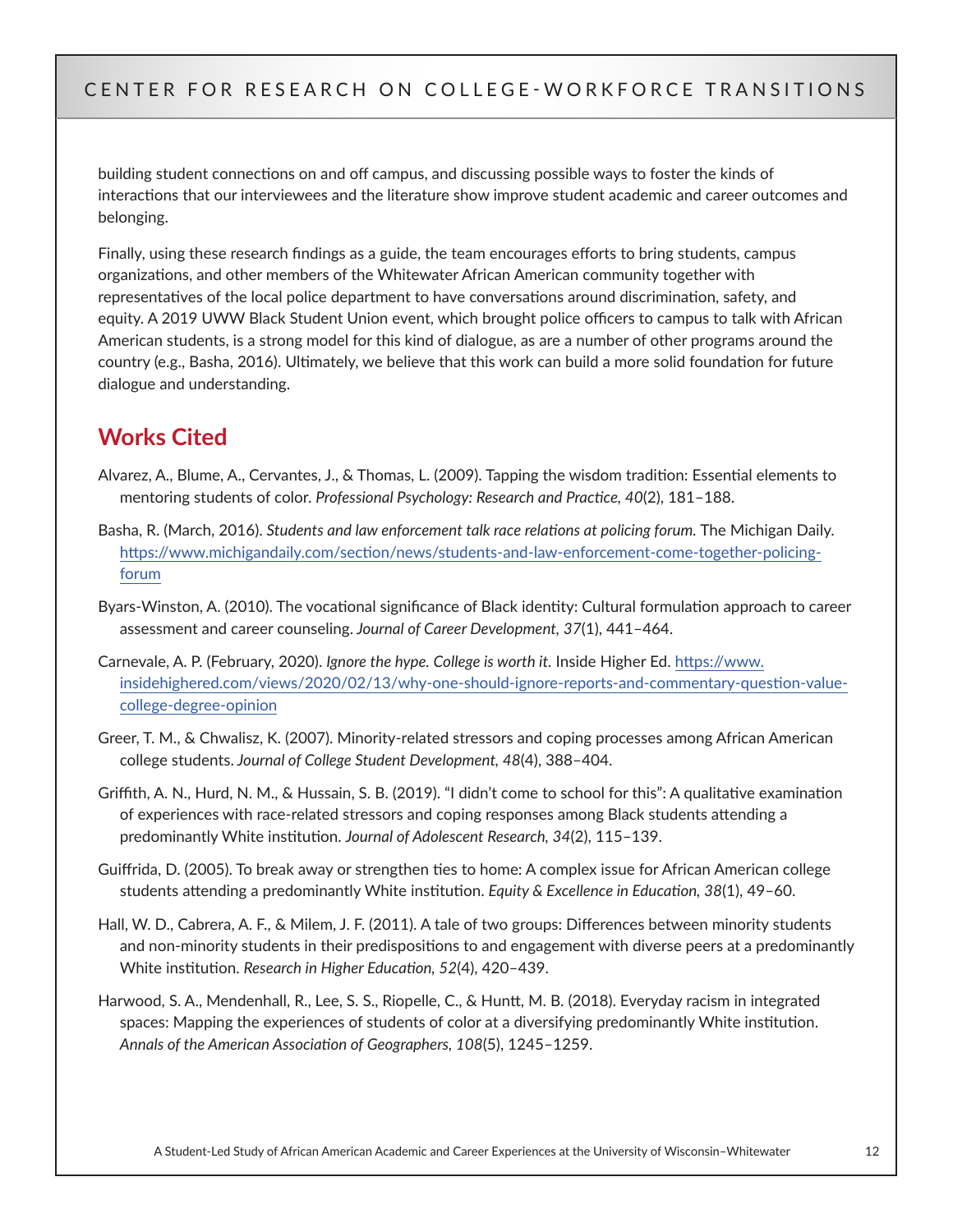- Merriam, S. B., & Tisdell, E. J. (2016). *Qualitative research: A guide to design and implementation.* John Wiley & Sons.
- Mills, K. J. (2020). "It's systemic": Environmental racial microaggressions experienced by Black undergraduates at a predominantly White institution. *Journal of Diversity in Higher Education, 13*(1), 44–55.
- Museus, S. D. (2008). The role of ethnic student organizations in fostering African American and Asian American students' cultural adjustment and membership at predominantly White institutions. *Journal of College Student Development, 49*(6), 568–586.
- Parks-Yancy, R. (2012). Interactions into opportunities: Career management for low-income, first-generation African American college students. *Journal of College Student Development, 53*(4), 510–523.
- Saldaña, J. (2015). *The coding manual for qualitative researchers.* Sage.
- Sedlacek, W. E. (1999). Black students on White campuses: 20 years of research. *Journal of College Student Development, 40,* 538–550.
- Storlie, C. A., Hilton, T. L., Duenyas, D., Archer, R., & Glavin, K. (2018). Career narratives of African American female college students: Insights for college counselors. *Journal of College Counseling, 21*(1), 29–42.
- Strayhorn, T. L. (2011). Bridging the pipeline: Increasing underrepresented students' preparation for college through a summer bridge program. *American Behavioral Scientist, 55*(2), 142–159.
- U.S. Department of Education, National Center for Education Statistics. (2019). *Digest of education statistics.*  [https://nces.ed.gov/programs/coe/indicator\\_cpb.asp](https://nces.ed.gov/programs/coe/indicator_cpb.asp) and [https://nces.ed.gov/programs/digest/d19/tables/](https://nces.ed.gov/programs/digest/d19/tables/dt19_326.15.asp?current.asp) [dt19\\_326.15.asp?current.asp](https://nces.ed.gov/programs/digest/d19/tables/dt19_326.15.asp?current.asp)
- Woldoff, R. A., Wiggins, Y. M., & Washington, H. M. (2011). Black collegians at a rural predominantly White institution: Toward a place-based understanding of Black students' adjustment to college. *Journal of Black Studies, 42*(7), 1047–1079.